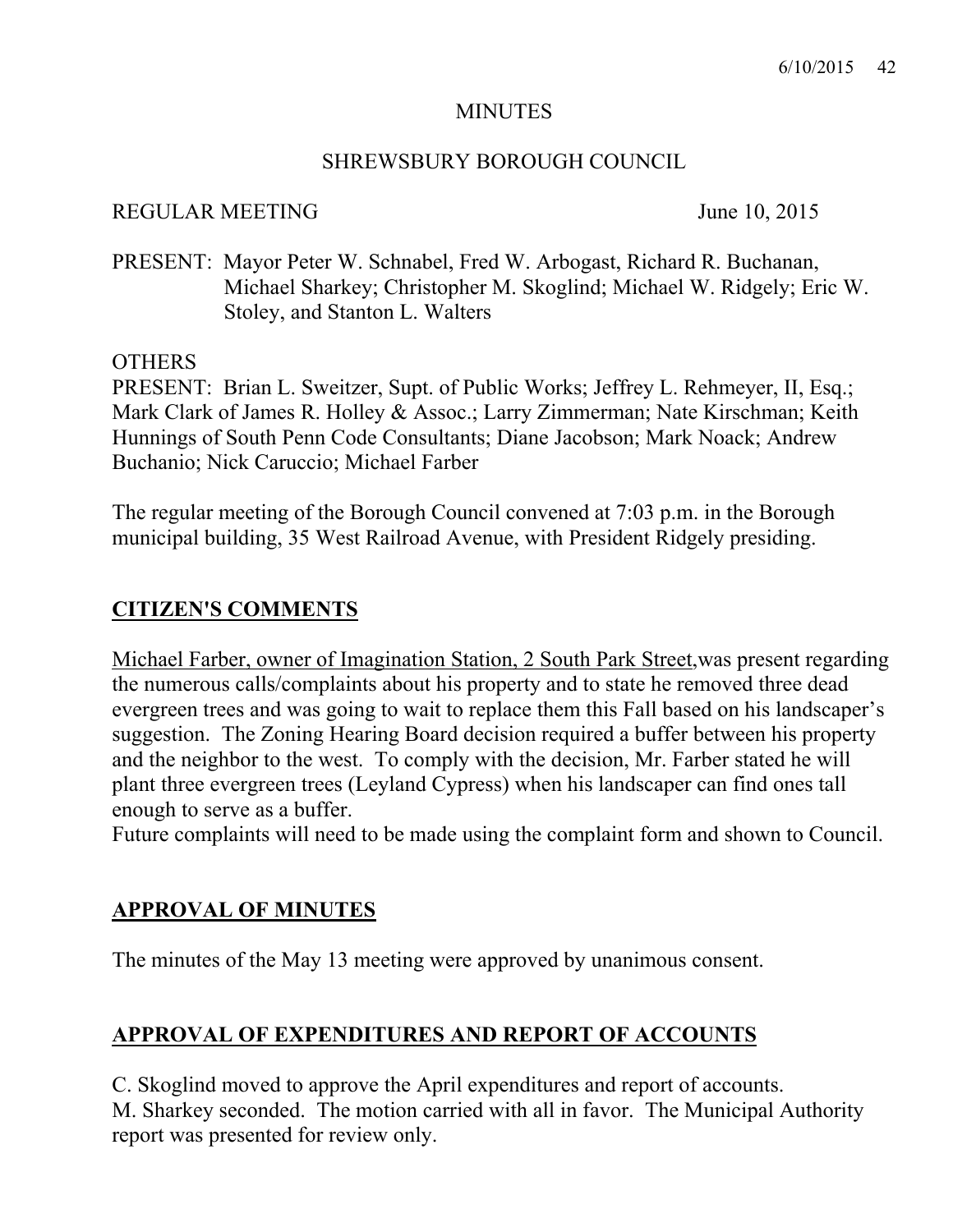C. Skoglind moved to approve the May expenditures and report of accounts.

F. Arbogast seconded. The motion carried with all in favor. The Municipal Authority report was presented for review only.

# **BILL LIST**

The bill list for May was presented: General account: check numbers 12826 thru 12866; Water account: check numbers 5363 thru 5384; Sewer account: check numbers 4992 thru 5001; Highway Aid account: check number 904.

C. Skoglind moved to approve the bill list for May, 2015.

E. Stoley seconded. The motion carried with all in favor.

# **APPROVAL OF PAYROLL REGISTER**

C. Skoglind moved to approve the May 11 and 26 payroll registers.

F. Arbogast seconded. The motion carried with all in favor.

# **SUBDIVISION & LAND DEVELOPMENT**

# **Codes Enforcement** – Keith Hunnings

# 17 Onion Boulevard

Mark Noack and Andrew Buchanio, representing the Environmental Quality Company, EQ Northeast, Inc. ("EQ Northeast"), were present before Council. They came following their submission to the Pennsylvania Department of Environmental Protection for a Pennsylvania Department of Environmental Protection Hazardous Waste Transporter Permit PA-AH-0224, which resulted in a notice to the Borough and its further inquiry. They explained that EQ Northeast has contracts with various drug and other stores to collect damaged merchandise that can't be sold such as cigarette lighters, cleaners, detergents and more. A technician goes to the store, separates the waste items, and packs the items in containers for shipment. They operate Monday through Friday, all weeks during the year. EQ Northeast has about 11 trucks. The proposed plan is to utilize smaller trucks, which would be filled with waste and then taken to the Onion Boulevard site. The waste would then be segregated into other larger trailers, based upon the appropriate hazard classes. The waste would remain on-site until transported to EQ Northeast's Detroit's site. They stated that under state regulations, the waste must be stored inside. Under EQ Northeast's policies, the waste cannot be in a building unless it has a fire suppression system, fire alarms and surveillance. Accordingly, they are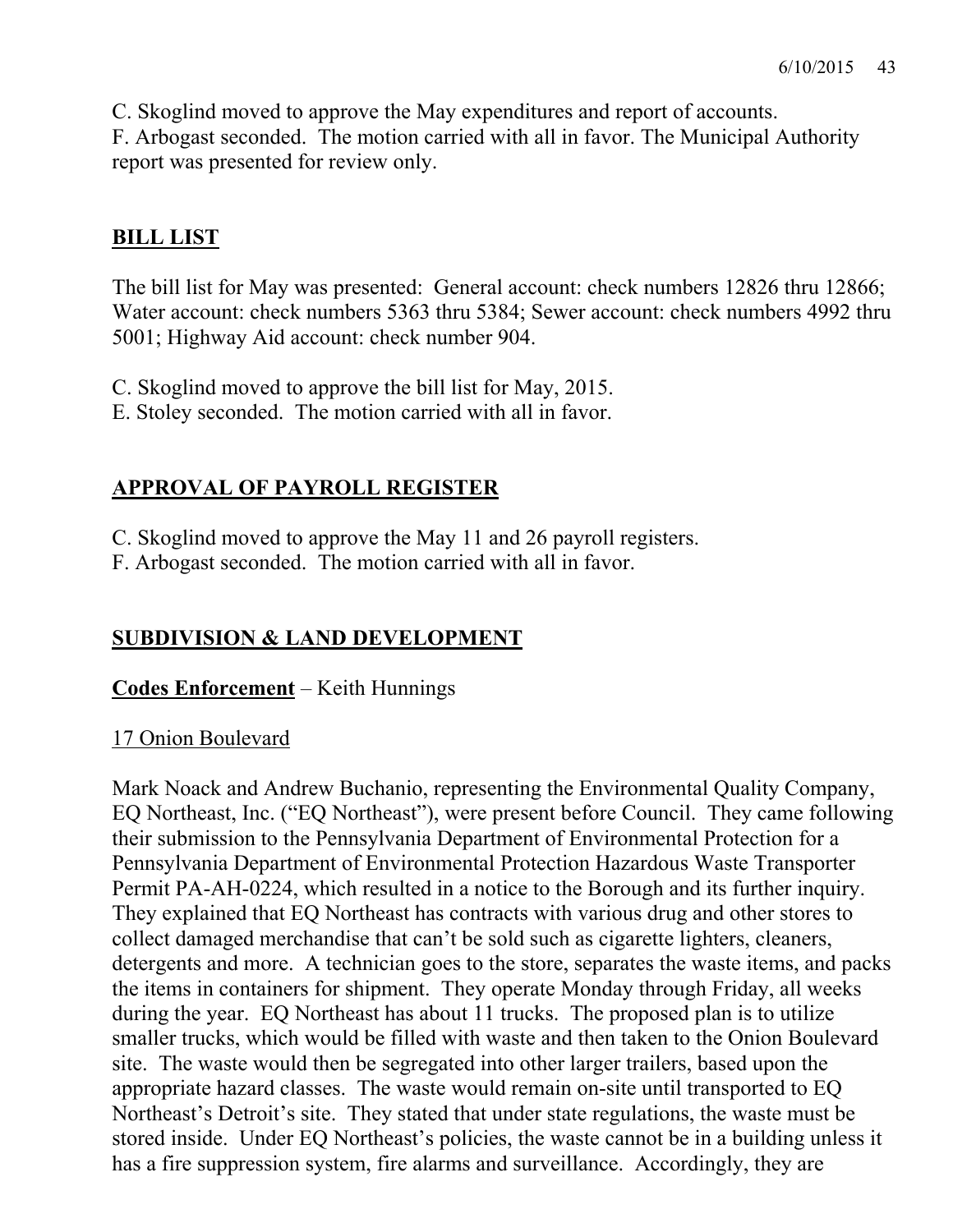proposing that any storage on Onion Boulevard be inside a trailer but outside the building. It was noted that many of the chemicals involved in the waste could become flammable, corrosive, or combustible. There are concerns with regard to security. There were questions with regard to fire safety. And since the trucks and trailers do not have any fire suppression or other protective systems, these concerns are exacerbated. EQ Northeast representatives noted there are homes nearby. They were told that the use, as generally proposed, does not appear to be in compliance with the Shrewsbury Borough Zoning Ordinance and is thus not a use by right for this property. To the extent that they desire to use the property in a fashion similar to what is proposed, they would have to seek relief from the Shrewsbury Borough Zoning Hearing Board. The Council members expressed their concern with regard to the hazards of the proposed outside operation, particularly within the close proximity of buildings in the Borough. Mr. Noack and Mr. Buchanio were told the Zoning Ordinance does not allow outside storage. They indicated they understood.

Ten permits were issued in May and there were several complaints.

# **EXECUTIVE SESSION**

An executive session was called at 8:07 p.m. to discuss zoning/legal issues. The meeting was reconvened at 8:29 p.m.

## **Southern Regional Police Department – Mayor Schnabel**

Mayor Schnabel highlighted the report. A part-time clerk and a part-time bookkeeper were hired for the police office. One of the new officers resigned. Contract negotiations are ongoing.

## **Water & Sewer** – Richard R. Buchanan

### Wellhead Protection Committee

The Committee will meet on June 24 at 7:00 p.m.

### 6 Wineberry Drive Storm Sewer

The resident at 6 Wineberry Drive called and asked about a sinkhole that developed near a storm water pipe in their back yard. The bottom of the storm water pipe is rusted and about 40 feet needs to be replaced. This is a private stormwater pipe. Supt. Sweitzer was asked to write up the scope of work required and give the homeowner a price for labor and materials for the Borough to perform the work and then the homeowner can get a price from a contractor for the same work.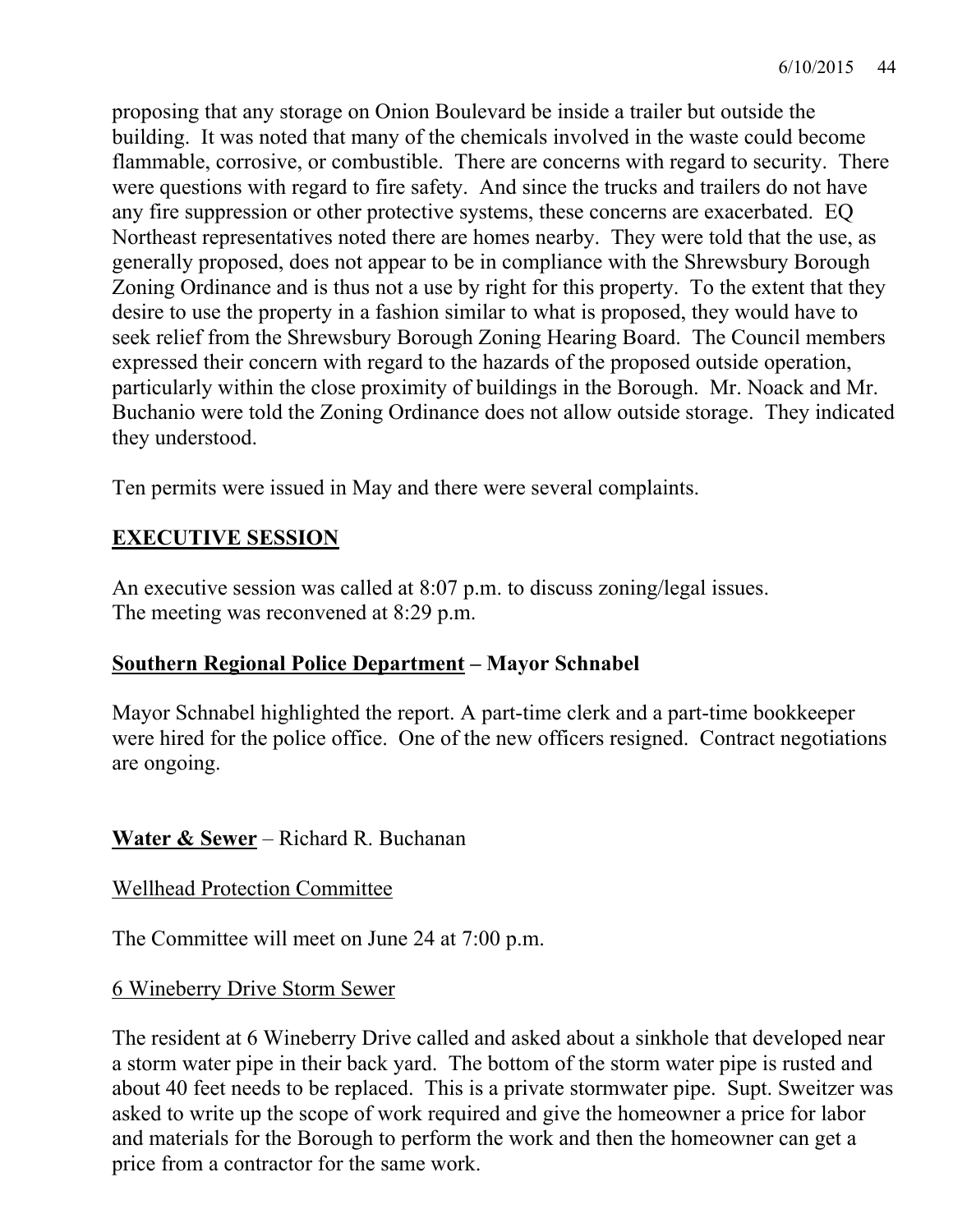R. Buchanan moved to authorize Supt. Sweitzer to write up what is required to make the repair and to give a price based on labor and materials to the homeowner and she can decide who she wants to make the repair.

E. Stoley seconded. The motion carried with all in favor.

## SCADA System Upgrade

The system that monitors levels in the wells now is checked manually. Nate Kirshman and Supt. Sweitzer met with someone from Control Systems 21 to discuss the scope of the project. The project will cost approximately \$120,000.00 in total to complete. This will allow the Public Works Department to control and monitor the water system from the base station or remote location for real time levels. The bid specifications are being developed for all equipment and the FCC radio license will be obtained. The Public Works Department will contribute as much labor as possible to reduce the cost. Control Systems 21 can be engaged to provide the professional installation services, based upon their experience with such systems generally and the Borough system specifically. Nate Kirschman will be the technical advisor to Supt. Sweitzer. Several land line phone bills can be eliminated.

## Southern Farms Phase II Sewer Relining

The sewer lateral at 9 Brandywine Drive was cut during the main lining and soil and stone were visible. The repair was made and the project has been completed.

## Water Leaks

Six water service leaks and one water main break were repaired in the last two months. The amount of 333,000 gallons per day were pumped in May of this year compared to 311,000 gallons per day in 2014.

## 518 South Main Street

The property owner has not replaced his water service and the deadline was June 1. There is an old well that the Borough will close up. Sol. Rehmeyer will send a letter.

## Blouse and Smith Wells and the Susquehanna River Basin Commission

The SRBC staff discussed a possible waiver for the Blouse Well and the effect on the Thompson and Home Wells' grandfathered status at the June 4 hearing in Baltimore. The SRBC rejected the waiver and another meeting will take place within the next two weeks to discuss the next step for the permitting process. Buck will share his memo with Rep. Moul and Rep. Phillips-Hill.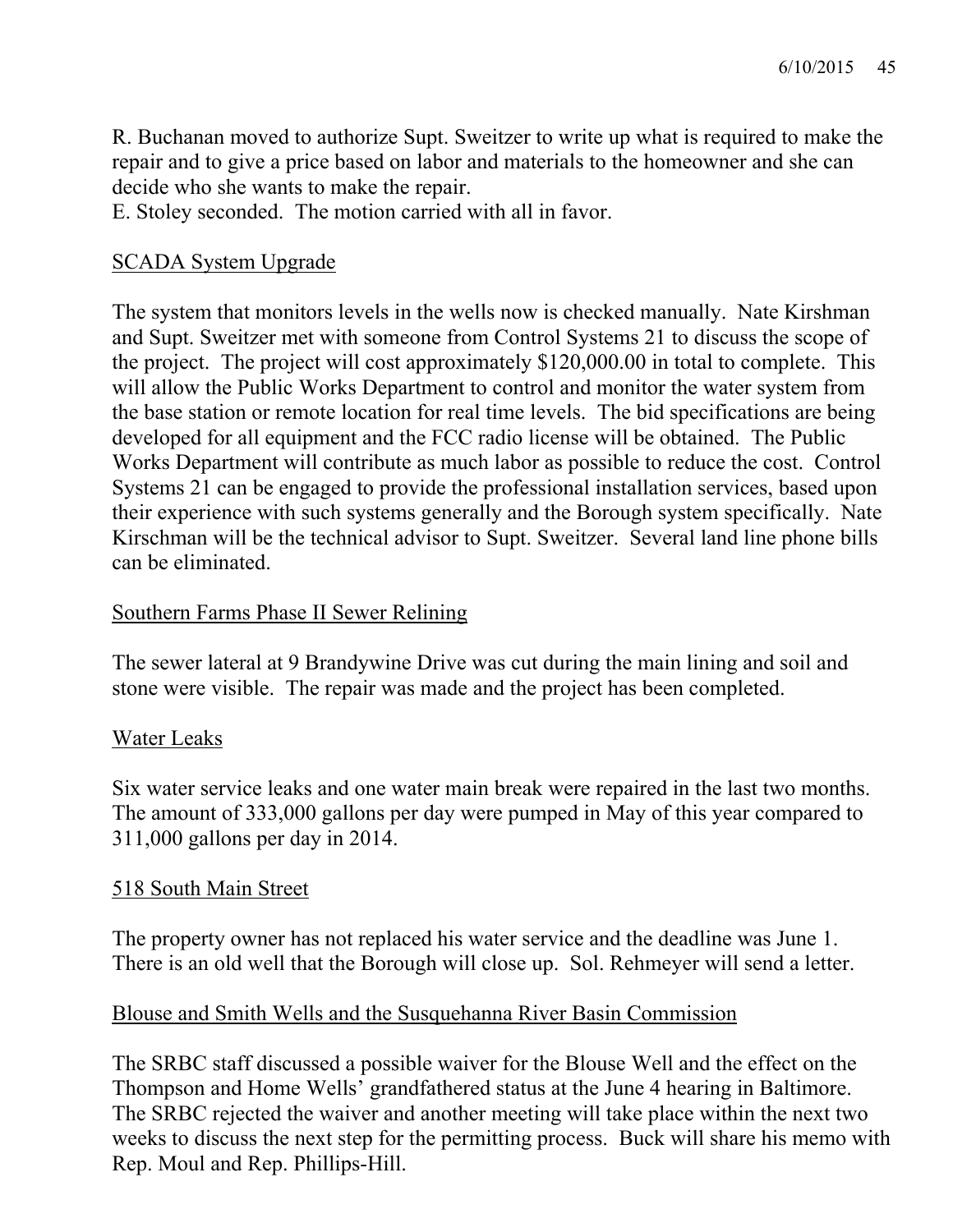## **Public Roads & Lighting** – Supt. Sweitzer

### Cardinal Drive Curb

The curb is broken and is away from the blacktop. The Public Works Department is in the process of filling the broken areas in with blacktop and a sealant material will be used on the smaller areas.

#### Mount Airy Road Traffic Redesign

A letter was sent asking for the delineators to the shopping center and PennDOT denied our request for delineators due to maintenance issues. A letter was sent to the shopping center management regarding traffic flow suggestions.

#### Woodland Drive Paving

Seven areas will be patched temporarily until the street can be repaved, hopefully in 2016.

#### Essex Circle Drive Sinkholes

There is a 36" deep sinkhole with a water level in the excavation area 30" deep. Several deeper depressions in the blacktop were dug to make sure that other hollow spots did not exist. The geotechnical analysis quote was included in the packet at a cost of \$6,785.00.

M. Sharkey moved to approve the quote of ECS Mid-Atlantic, LLC in the amount of \$6,785.00.

R. Buchanan seconded. The motion carried with all in favor.

### **Public Lands, Buildings and Finance** – Christopher M. Skoglind

#### Enclosed Pavilion Retaining Wall

A part of the wall collapsed and the rest is leaning due to the winter freeze/thaw. An estimate in the amount of \$9,400.00 was received from K J & Sons and \$16,140.00 from Stonewall Landscaping. The insurance company inspected the wall but the policy is they do not pay for retaining wall collapses that aren't attached to a structure. Supt. Sweitzer met with Eng. Lipinski to determine if the building would be compromised if the wall would be eliminated. The yard would need to be resloped to a 3 to 1 slope. The area is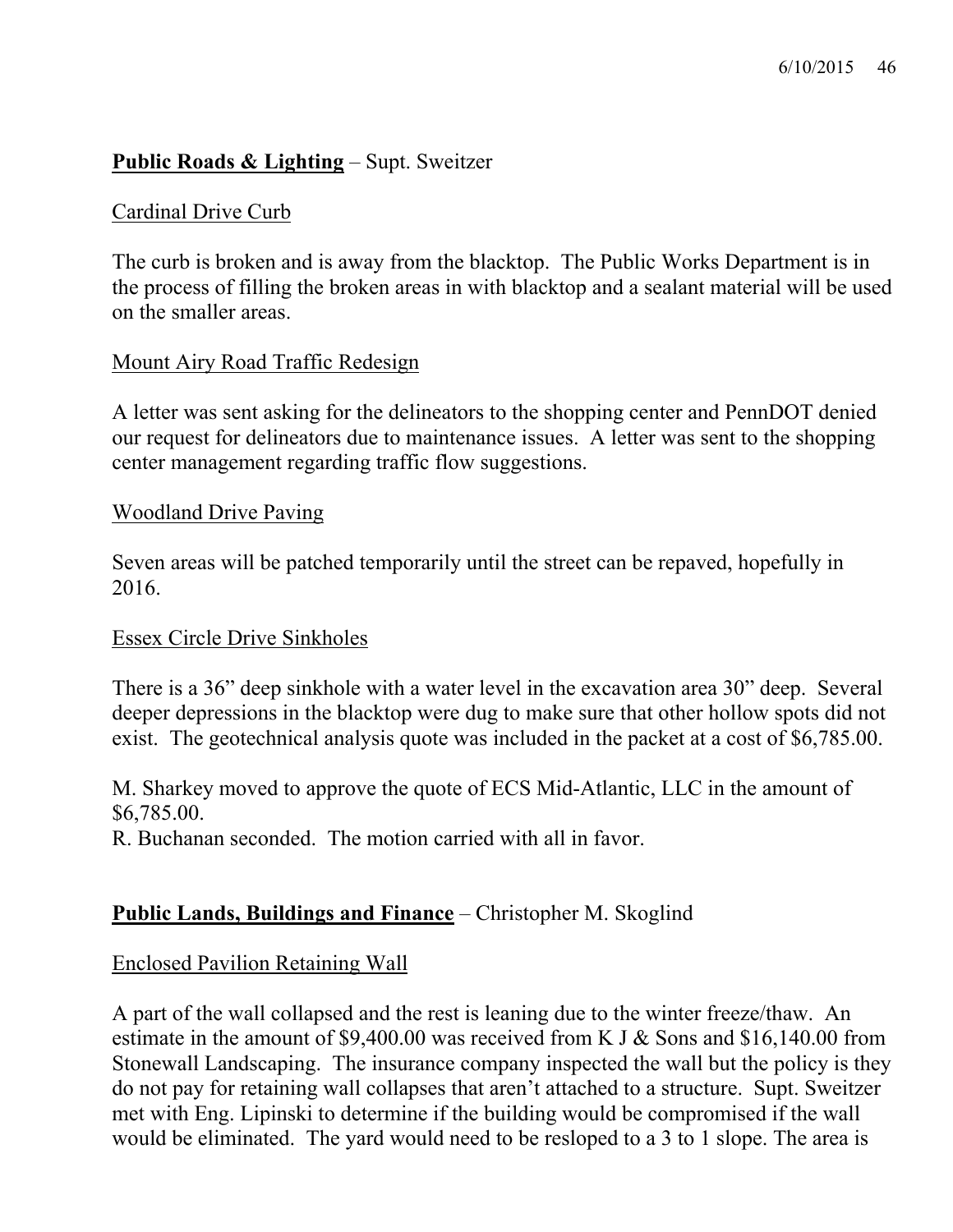barricaded. The retaining wall was put in originally because of the fitness trail that was behind it that is gone.

C. Skoglind moved to authorize removal of the retaining wall to be replaced with a dirt 3 to 1 slope to be done by the Public Works Department.

E. Stoley seconded. The motion carried with all in favor.

### Camera System for Park

Crime Intervention Alarm company installed the system and it should be working by June 9.

F. Arbogast moved that signs alerting visitors that security cameras are in use be posted. R. Buchanan seconded. The motion carried with all in favor.

### Borough Building Heat System

Trout Plumbing estimated the cost to replace the boiler at \$22,000.00. Supt. Sweitzer was authorized to get quotes and hopefully, the cost can stay below \$18,500.00.

### Funds to Do Road Paving and Water Work

C. Skoglind stated \$180,000.00 can be transferred from the water operating line to water capital as funds toward the SCADA project and water line replacement on Lisburn Avenue and Charles Street. Also, there is \$178,000.00 in the highway aid fund with another \$100,000.00 coming in in 2016 and \$200,000.00 could be transferred from the general fund operating line to the general fund reserve line toward road work. Getting a bond issue or a loan from a bank was considered. The bond would be expensive.

## Overhead Projector

The overhead project stopped working completely and Nate Kirschman was asked to replace it with a wireless unit without the need to load software periodically.

## **ENGINEER'S REPORT**

### Deer Creek Pump Station

Eng. Lipinski's office has developed a different design to provide about triple the storage for the wet well and will triple the response time to about an hour. The surveying is complete. The design of the storage pipe and changing the bubbler system to a float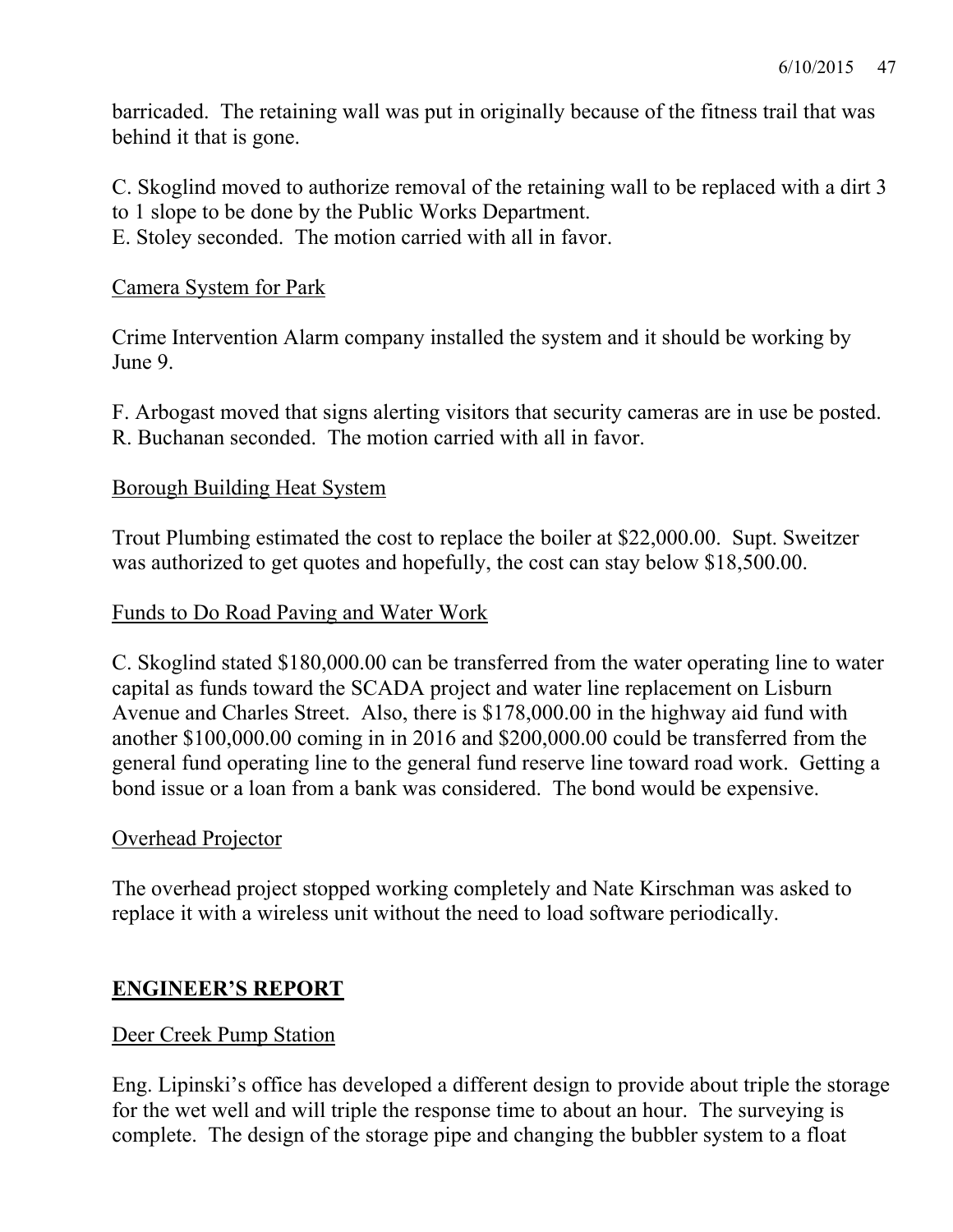system are being worked on as are the contract documents. A Water Quality Permit will need to be obtained from DEP and then the project can be put out for bids.

E. Stoley moved to authorize President Ridgely to sign the DEP permit application. R. Buchanan seconded. The motion carried with all in favor.

#### Tolna Road Sanitary Sewer Completion

There is an additional milling/paving expense of \$5,910.00 due to PennDOT amending the approved permit.

E. Stoley moved to pay the Borough's share of the amount of \$5,910.00 providing the Municipal Authority votes to pays its share.

R. Buchanan seconded. The motion carried with all in favor.

## **SOLICITOR'S REPORT**

### Heathcote Glen II, Phase III

Counsel for the developer, Atty. Stacey MacNeal, made some adjustments to the Declaration of Covenants and Restrictions which were included in the handout. Included is a specific prohibition on the drilling of private wells. If the Association fails to enforce this restriction, there is language allowing the Borough to do the enforcement.

Ordinance 2015-2, Roadway Tree and Vegetation Maintenance Ordinance

The ordinance was advertised and is ready for adoption.

E. Stoley moved to adopt Ordinance 2015-2.

| C. Skoglind seconded. Roll call vote: Arbogast |          | yes, in favor |
|------------------------------------------------|----------|---------------|
|                                                | Buchanan | yes, in favor |
|                                                | Walters  | yes, in favor |
|                                                | Sharkey  | yes, in favor |
|                                                | Stoley   | yes, in favor |
|                                                | Skoglind | yes, in favor |
|                                                | Ridgely  | yes, in favor |
|                                                |          |               |

### Republic Services

The trash collection service appears to have improved and included in the handout is a letter from Mr. O'Donnell of Republic Services.

F. Arbogast reported Republic Services is donating the Dumpsters for the carnival.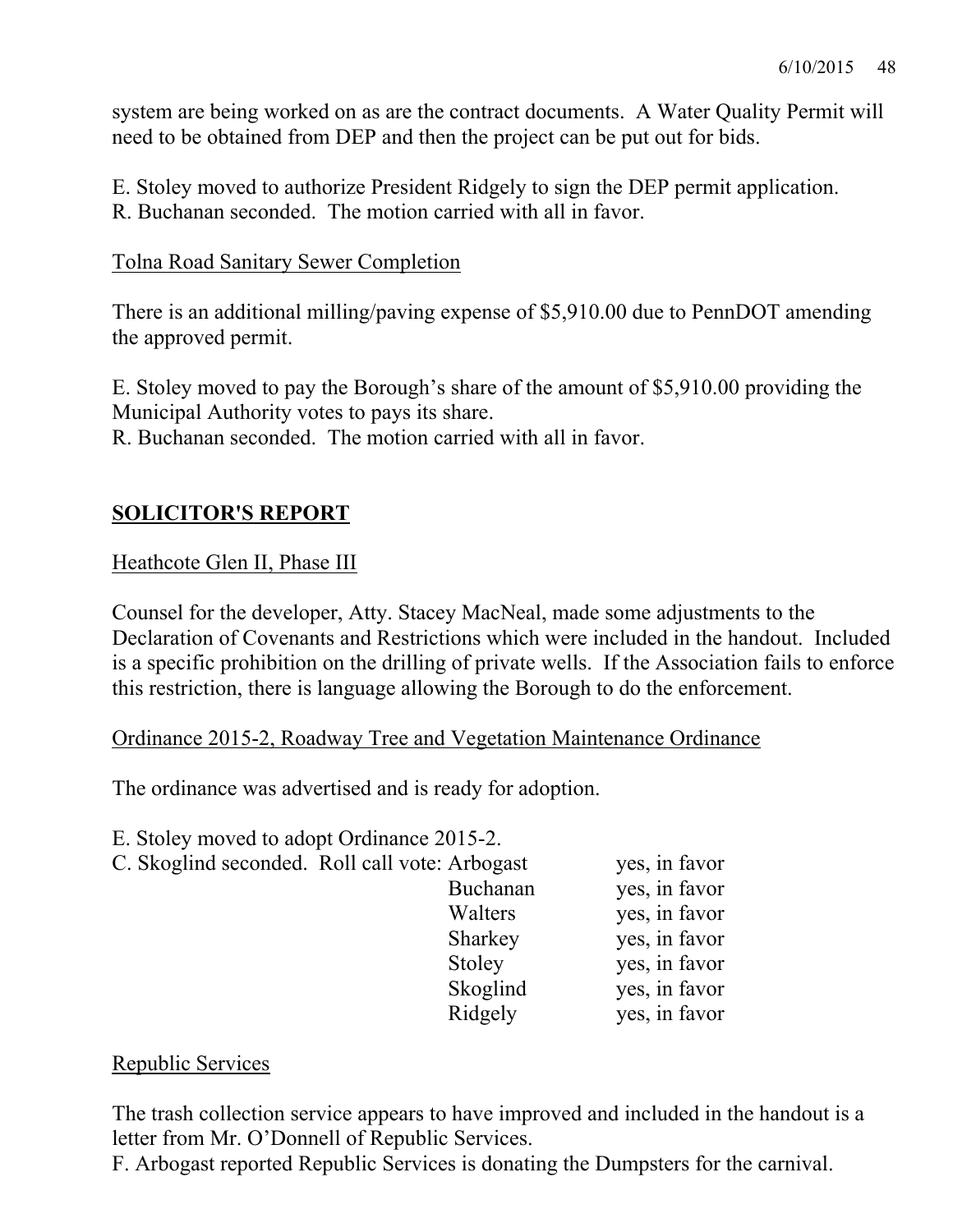### Proposed Amendment to Subdivision and Land Development Ordinance

Sol. Rehmeyer has prepared an amendment to update the SALDO to comply with the Pennsylvania Municipalities Planning Code to revise Section 307. This section changes the time frame to complete any aspect of the approved development with the terms of such approval to within five years from such approval. The amendment also revises Section 513(e) of the SALDO to also allow recreation fees to be used for acquiring, maintaining, operating or maintaining park or recreational facilities reasonably accessible to the development. The amendment can be implemented by itself or in conjunction with other adjustments to the SALDO.

### 13 Tree Hollow Drive

A collection letter was sent on May 7 for three additional mowing invoices. Sol. is waiting for confirmation of delivery from the Postal Service. Collection efforts will continue as directed.

### **Public Safety, Welfare and Personnel** – Fred W. Arbogast

#### CPR Class

The class was held on May 21 with nine participants at a cost of \$270.00.

## **Secretary's Report** – Cindy L. Bosley

### York County Boroughs Association Meeting

The next meeting is Thursday, June 25.

## **York Adams Tax Bureau** – Michael Sharkey

M. Sharkey attended the April quarterly meeting and also the finance committee meeting and the audit was reviewed.

### **Subdivision, Land Development and Zoning** – Eric W. Stoley

## **Planning Commission/Regional Planning Commission** – Eric W. Stoley

## **UNFINISHED BUSINESS**